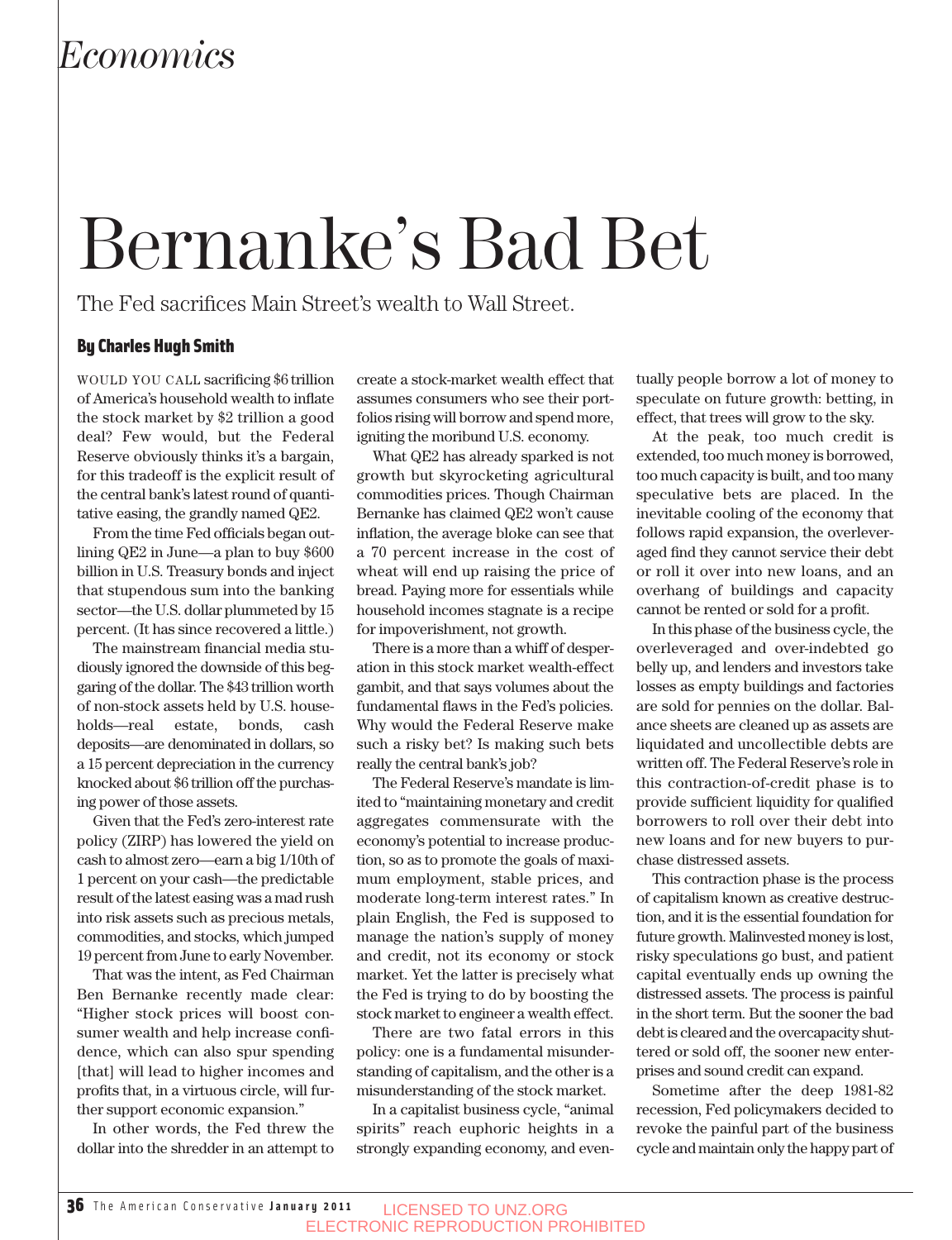expanding credit, rising speculation, and endless construction.

So when the excesses of the dot-com era led to an inevitable business-cycle contraction—*i.e.*, a recession—in late 2000, the Greenspan-led Federal Reserve responded by dropping interest rates to near zero and keeping them low for years. Coupled with monetary easing measures, this led not to a contraction of debt and speculation but to a massive increase in credit throughout every sector of the economy—especially real estate, with home mortgages rising from \$5 trillion in the late 1990s to \$7.8 trillion in 2004 and \$10.5 trillion by 2006. Corporate debt leaped by over \$3 trillion from 2004 to 2008, and non-corporate business debt jumped up by \$2 trillion.

The Fed's plan to repeal the business cycle by flooding the economy with cheap, easy-to-borrow money succeeded for a time, but increasing borrowing, speculation, and overbuilding did not cancel the business cycle—it only ensured that the eventual popping of the credit bubble would be more devastating.

After denying that housing was in a credit-fueled bubble, Chairman Bernanke finally acted as the global financial meltdown gathered force in late 2008. His plan was a retread of the Greenspan policy: drop interest rates to near zero and flood the banking sector with fresh credit. But an unforeseen snag occurred in the Fed's plan to spark more borrowing and spending: households had just seen \$15 trillion of their net worth wiped out in the meltdown, and they no longer had the collateral or the desire to borrow more.

Policymakers chose not to enforce a capitalist liquidation of uncollectible debt and malinvestment in the financial/banking sector, but to "extend and pretend" the sector's insolvency in the hope that assets such as real estate would climb back up in value and relieve the sector from the pain of business-cycle losses.

Alas, house values are still falling in the majority of markets, and the Fed's strategy has failed to incite either significant writedowns in bad debt or the expansion of new borrowing. Total household debt has dropped by a meager \$50 billion, from \$14.4 trillion to \$13.9 trillion, with home mortgages accounting for a tiny \$35 billion of that reduction.

In other words, with no liquidation of impaired debt and no real liquidation of malinvestment, households and banks are sagging under the load of too much debt. Few households are qualified to borrow more, and fewer still desire higher debt loads.

By attempting to repeal the business cycle with ever-larger injections of liquidity and credit, the Fed has sought to revoke capitalism itself. The failure of its grand plan was thus guaranteed from the start.

Enter the Fed's last desperate gamble: that a rising stock market would serve as a public-relations proxy for the real economy and that a rise in household stock portfolios would trigger the wealth effect—that is, the wealth created by a temporarily rising stock market would prompt consumers to start borrowing and spending freely.

But there is no evidence that a rising stock market actually leads to increased household income. On the contrary, the S&P 500 rose in the sharpest rally in a century last year, up 54 percent from March 2009 to September 2009, yet household income declined in 2009.

If a rising market doesn't actually increase incomes, it might increase "animal spirits," the magic elixir of desperate economists. But the Fed apparently neglected the fact that stock ownership is highly concentrated in the U.S.: a mere 5 percent of households own 72 percent of the nation's financial wealth, and the top 10 percent own 83 percent.

The Fed is betting on a narrow variant of the discredited trickle-down theory of wealth distribution, in which the top 10 percent of households would see their stock portfolios rise and then embark on a frenzy of consumption that would somehow trickle down to the bottom 90 percent who saw little direct impact of rising stocks.

In expanding its mandate from controlling the money supply to controlling the economy, the Fed has turned to the only intervention it has left: pumping up the stock market. But the public has experienced two catastrophic stock market meltdowns in less than a decade: the dotcom aftermath that saw the NASDAQ lose almost 80 percent of its value and the 2008 global crisis that slashed 45 percent off the S&P 500. They are wary of the ephemeral gains in stocks, and weary of the strains of overindebtedness. Individual investors responded to the Fed's massive intervention on behalf of the stock market by pulling money out of stock mutual funds for 24 straight weeks.

Rather than increase household wealth, Bernanke's QE has shaved \$6 trillion from the purchasing power of household assets and unleashed a flood of higher commodity prices that will further impoverish American households. And rather than "promote economic growth," as the Chairman recently claimed, his unprecedented campaign of intervention has depreciated their wealth and future incomes. For this vast reduction in wealth and purchasing power, the Fed offers a rise in the stock market, which only benefits Wall Street and the top tranch of American households—the slice least in need of stimulus.

It was a bet with no factual evidence that success was even possible, much less likely, and a bet the Fed was never empowered to make.

*Charles Hugh Smith blogs at Of Two Minds (www.oftwominds.com) and is the author of* Survival+: Structuring Prosperity for Yourself and the Nation.